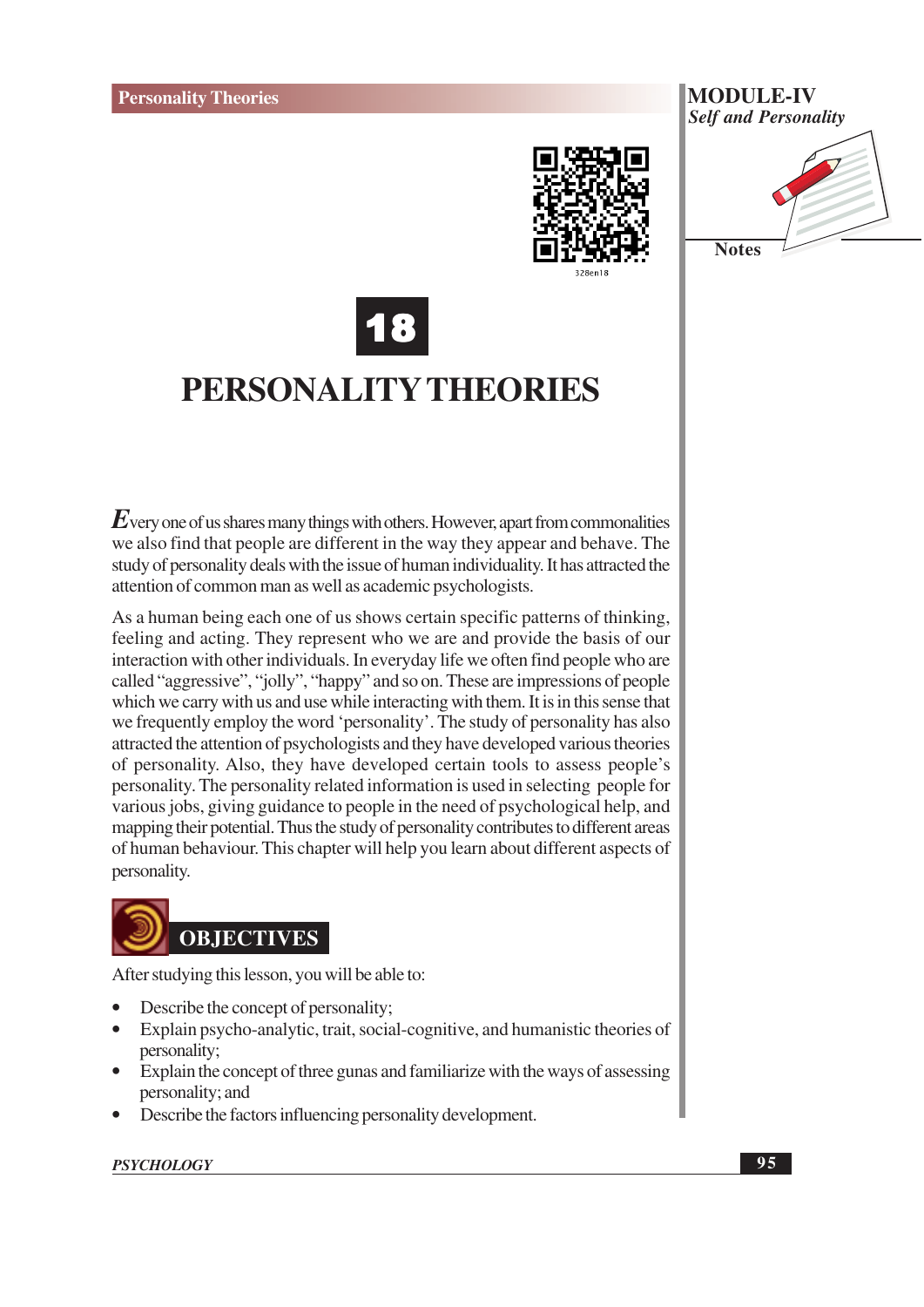#### **MODULE -IV Self and Personality**



**Notes** 

#### **18.1 CONCEPT OF PERSONALITY**

The term personality is used in a number of ways including the apparent features of a person. However, psychologists use it to refer to the characteristic pattern of thinking, feeling and acting. By characteristic pattern we mean the consistent and distinctive ways our *ideas*, *feelings and actions are organized*. When we talk about personality we usually refer to the totality or whole of the person. Thus, the enduring pattern expressed by the person in various situations is the hall mark of personality. Interestingly the theories of personality go beyond the literal meaning of "personality" which stands for large masks used by actors in ancient Greek drama. Contrary to this the personality theorists view 'personality' as the essence of the person. It is a person's "true" inner nature. The unique impression that a person makes on others is equally important in understanding personality. However the concept of personality has been defined by psychologists in many ways and it is the theoretical perspective or position which directs our attention to particular aspects of personality.

Understanding personality has proved to be a difficult and challenging task. It's so complex that no single theory is able to cover the total personality. The different theories approach the structure and functioning of personality from different positions. There are many theories of personality each provides different answers about the way they treat the issues about personality functioning. In particular, they provide different explanations about the role of conscious/unconscious factors, determinism/freedom in functioning, role of early experience, role of genetic factors, uniqueness/universality etc. In the present lesson you will learn about four major theoretical perspectives of personality. They include psychoanalytic, trait, humanistic and social-cognitive perspectives.

#### **18.2 THE PSYCHOANALYTIC PERSPECTIVE**

Founded by Sigmund Freud, this theory emphasizes the influence of the unconscious, the importance of sexual and aggressive instincts, and early childhood experience on a person. This theory has been very influential not only in psychology but also in literary circles, art, psychiatry and films. Many of Freud's ideas have become part and parcel of every day usage. Freud started his career as a neurologist. His theory developed in the course of his observations of his patients, as well as, self analysis. He used free association to help his patients recover forgotten memories.

Freud discovered that mind is like an iceberg and we have limited conscious awareness.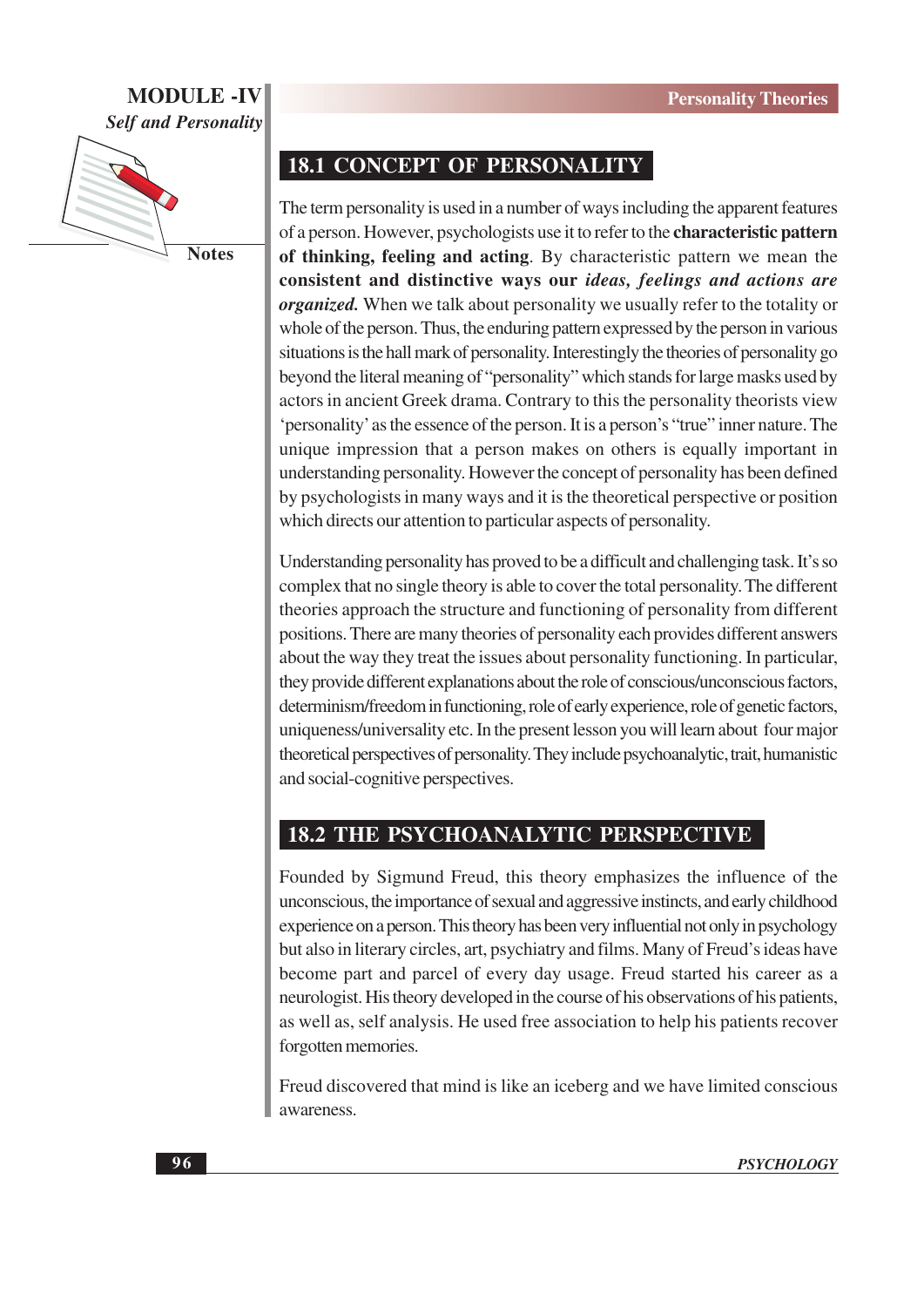Freud proposed that psychological forces operate at three levels of awareness:

**Conscious level:** The thoughts, feelings, and sensations that one is aware of at the present moment.

**Preconscious level:** It contains information of which one is not currently aware, however, they can easily enter conscious mind.

**Unconscious level:** It consists of thought, feelings, wishes, drives etc. of which we are not aware. It, however, influences our conscious level of activity.

Freud thought that unconscious material often seeks to push through to the conscious level in a disguised manner. It may be in a distorted manner and or it may take a symbolic form. Interpretation of dreams and free association were used for analysis of the three levels of awareness.

## **Personality Structure**

Freud believed that human personality emerges due to a conflict between our aggressive and pleasure seeking biological impulses and the internalized social restraints against them. Thus, personality arises in the course of our effort to resolve the conflicts. To this end he proposed three structures which interact with each other: Id, Ego and Super Ego. Let us learn about these structures:

Id: It is the unconscious, irrational part of personality. It is the primitive part immune to morality and demands of the external world. It operates on the pleasure principle. It seeks immediate satisfaction.

**Ego:** It is involved with the workings of the real world. It operates on the **reality principle.** It is the conscious, and rational part of personality that regulates thoughts and behaviors. It teaches the person to balance demands of external world and needs of the person.

**Super Ego:** It is the internal representation of parental and societal values. It works as the voice of conscience, that compels the ego to consider not only the real but also the ideal. It judges one's behaviors as right or wrong, good or bad. Failing up to moral ideals bring about the shame, guilt, inferiority and anxiety in the person.

#### **Personality Development**

On the basis of case-history of patients, Freud reached at a conclusion that personality development occurs through a sequence of psychosexual stages. In these stages the Id's pleasure seeking tendency focuses on different areas of body. Table 18.1 shows these stages.

MODULE-IV **Self and Personality** 

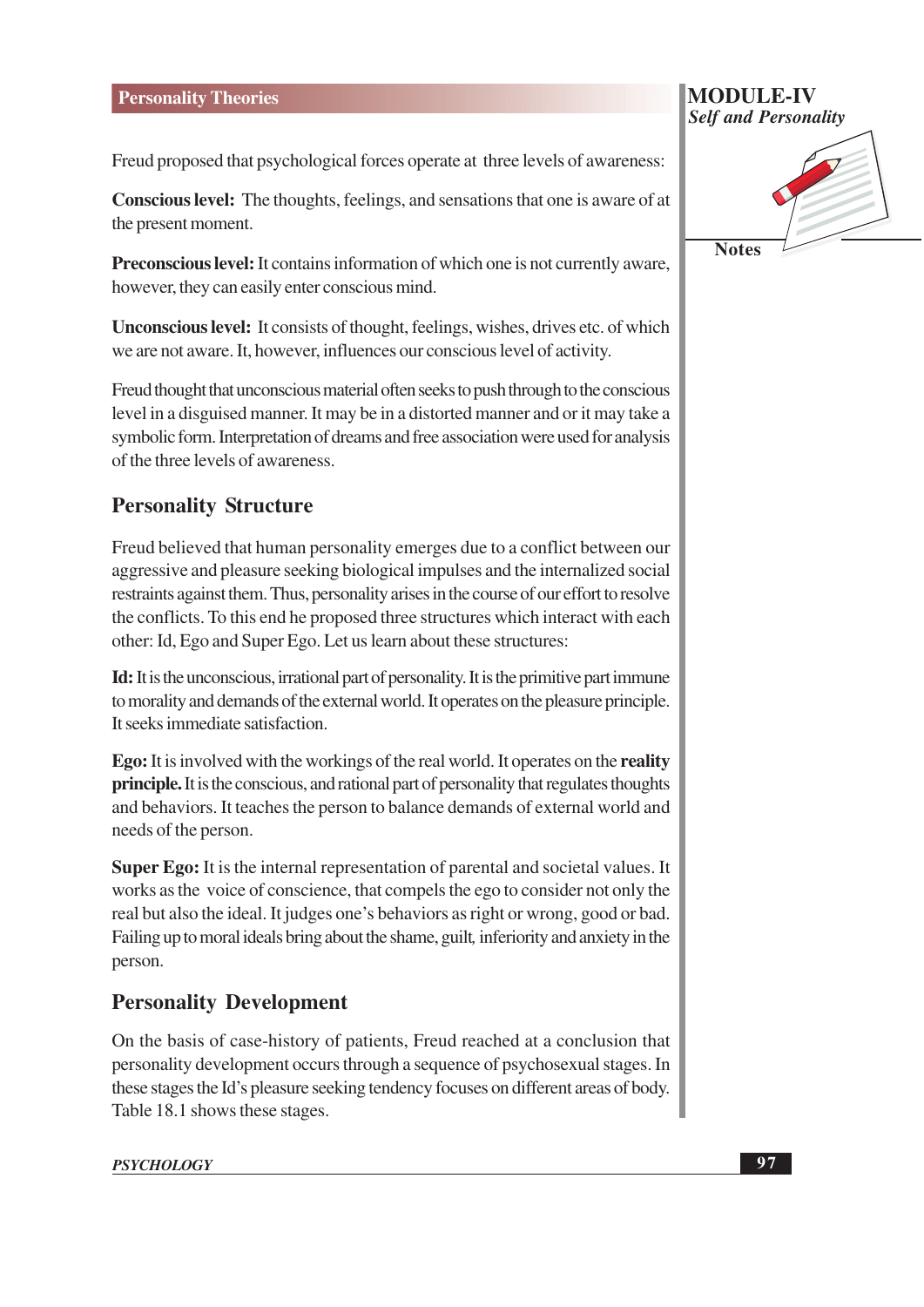**Personality Theories** 

### **MODULE -IV Self and Personality**



**Notes** 

Table18.1: Stages of Psychosexual Development

| <b>Stages</b>                                 | <b>Focus of activity</b>                                                                                                   |
|-----------------------------------------------|----------------------------------------------------------------------------------------------------------------------------|
| Oral                                          | Pleasure centers in the mouth and leads to                                                                                 |
| $(0-18$ months)                               | activities of sucking and biting etc.                                                                                      |
| Anal                                          | Pleasure centers on bowel and bladder                                                                                      |
| $(18-36$ months)                              | elimination                                                                                                                |
| <b>Phallic</b>                                | Pleasure centre is genitals                                                                                                |
| (4 to 6 years)                                | Touching and fondling of genitals give pleasure                                                                            |
| Latency<br>$(7 \text{ to } 11 \text{ years})$ | Children repress their sexual impulses and<br>channelize them into socially acceptable<br>activities such as sports, arts. |
| Genital                                       | Pleasure zone is the genital.                                                                                              |
| (From the onset of puberty)                   | Maturation of sexual interests                                                                                             |

#### **Defense Mechanisms**

The Ego has to perform a difficult duty of mediating between the instinctual demands of Id and moral position of Super Ego. The Ego tries to solve the problem and if a realistic solution or compromise is not possible it indulges in distorting thoughts or perception of reality through certain processes called defense mechanisms. To defend or safeguard ourselves, we use technique called defense mechanism. These are also called Adjustment Mechanisms. Some of the key mechanisms are given below:

| <b>Mechanism</b>          | <b>Description</b>                                                                                                             |
|---------------------------|--------------------------------------------------------------------------------------------------------------------------------|
| Denial                    | Failure to recognize or acknowledge the existence<br>of unpleasant event/information as I do not know,<br>I have not seen etc. |
| Displacement              | Emotional impulses are redirected toward one<br>other i.e. substitute person/object                                            |
| Projection                | Attributing own unacceptable urges to others                                                                                   |
| Rationalization           | Justifying our actions or feelings through socially<br>acceptable explanations                                                 |
| <b>Reaction formation</b> | Thinking or acting in a way that is the extreme.<br>opposite of unacceptable urges                                             |
| Regression                | Retreating to behaviour characteristic of an<br>earlier stage of development                                                   |
| Repression                | Exclusion of anxiety producing thoughts, feelings<br>or impulses from consciousness                                            |
| Sublimation               | Sexual urges are channelized into productive,<br>nonsexual activities                                                          |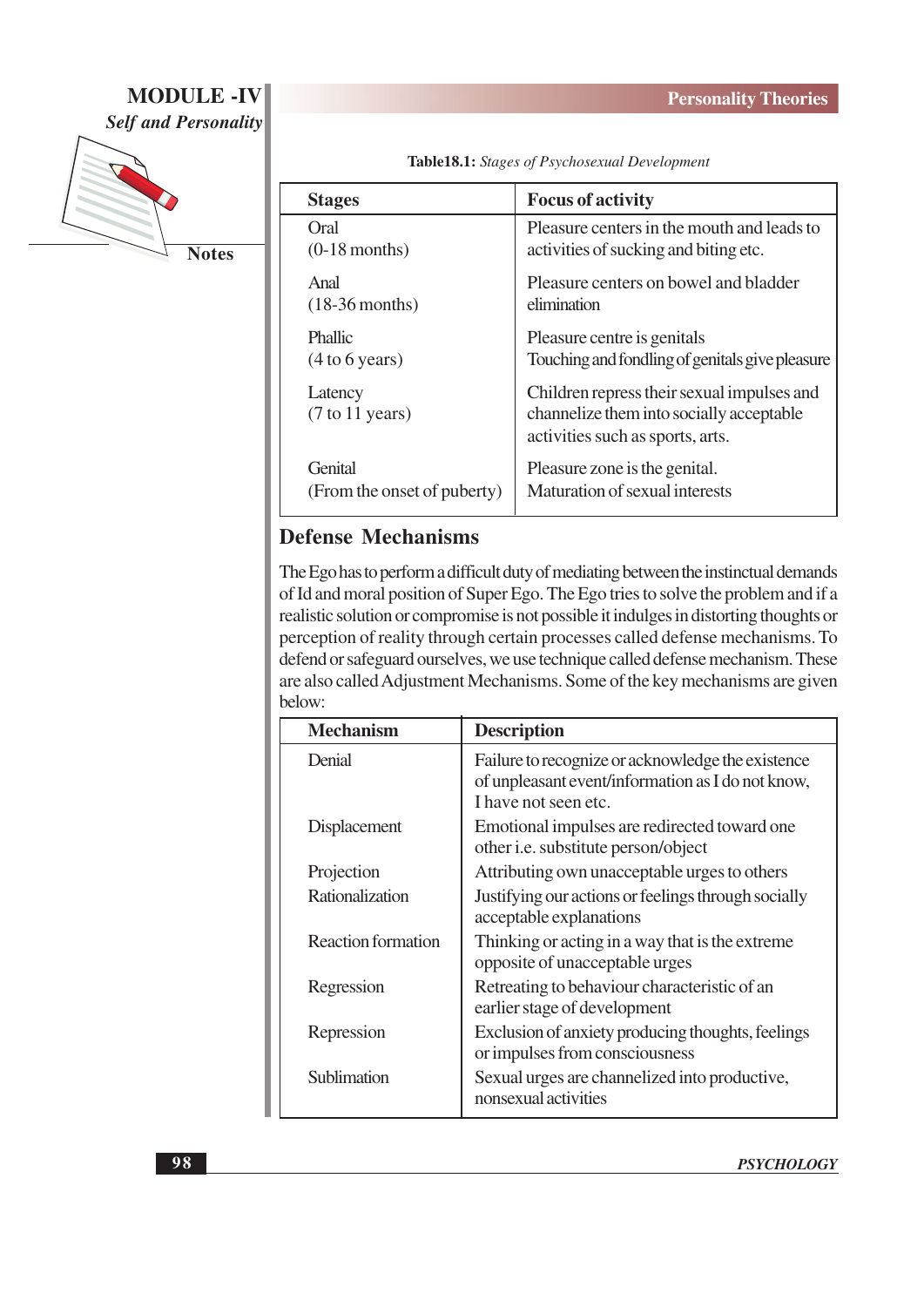Freud's ideas have been controversial. The neo-Freudians differed from Freud on a number of issues. Some of the key theorists who are included in this category are listed below

### **Carl Jung: Collective Unconscious**

Jung was opposed to the central role of sex and aggression in human life. Instead he proposed that people are motivated by more general psychological energy. He proposed that the deepest part of one's psyche comprises the collective unconscious. It is a set of influences inherited from our family and the human race. The collective unconscious contains archetypes which are the mental images of a particular person, object or experience. Hero, powerful father, innocent child, nurturant mother are example of archetypes.

#### **Karen Horney: Basic Anxiety**

Horney emphasized on the importance of social relationships in personality development. Basic anxiety refers to the feeling of a child of being isolated and helpless in a potentially hostile world.

#### **Alfred Adler: Feelings of Inferiority and Superiority**

Adler proposed that the central human motive is that of striving for superiority. It arises from feelings of inferiority that are experienced during infancy and childhood During this period the child is helpless and depends on others for help and support.

The psychoanalytic ideas have been criticized on the ground that there is inadequate evidence to support the theory.



Fill in the blank with suitable words:

- 1. Freud has like ned mind with an
- 2. In Psychoanalytic theory personality has three structures, namely- $\rightharpoonup$  and  $\rightharpoonup$
- 3. Children repress their sexual impulses during stage.

#### **18.3 THE TRAIT PERSPECTIVE**

Traits are characteristic behaviours and conscious motives. They represent a

#### **PSYCHOLOGY**

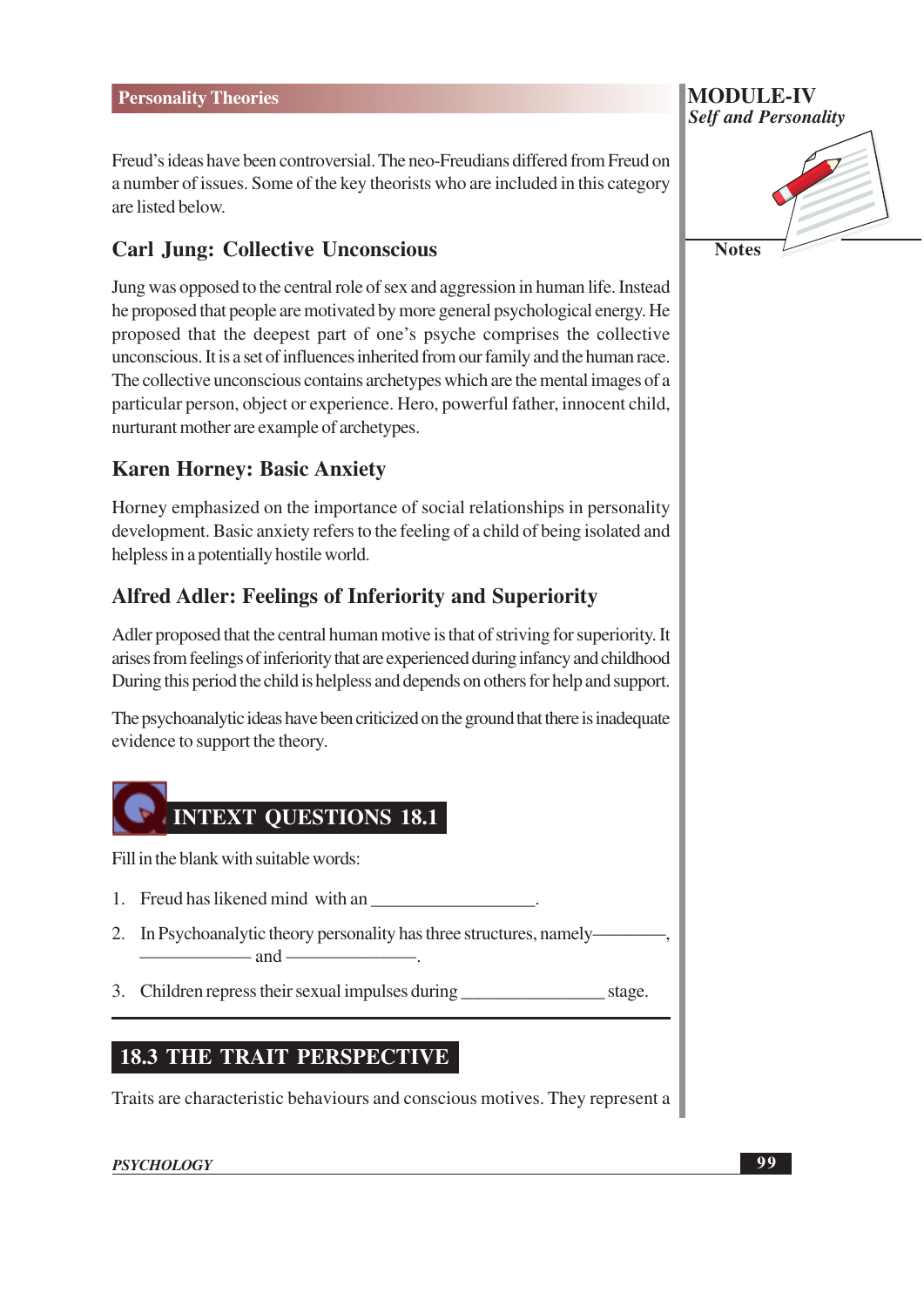#### **MODULE-IV Self and Personality**



relatively stable and enduring predisposition to behave in a given way. Traits are frequently used in describing people. The focus of trait approach is very common and involves enumerating list of personal characteristics. Trait theories of personality identify, describe and measure individual differences. The apparent traits are called surface traits (e.g. happy, cordial). Contrary to this there are certain source traits. Raymond Cattell developed a trait theory which has 16 source traits. He called them personality factors. Some of them are: Reserved-Outgoing, Serious-Happygo-lucky, Practical-Imaginative and Relaxed-Tense.

Eysenck proposed a theory which classifies people in four types: introvertedneurotic, introverted-stable, extraverted-neurotic and extraverted-stable. In subsequent work Eysenck proposed psychoticism as another dimension of personality.

Recently McCrae and Costa have proposed a five factor model, comprising of neuroticism, extraversion, openness to experience, agreeableness and conscientiousness. Traits are used to describe behaviour and make prediction. However, human behaviour is an outcome of interaction between traits and situations. Hence, the situations chosen and consistency in responding to situations indicate the value of traits.

It is said that the trait theories do not explain the personality of a person. They tell us little about the causes of individual difference, and the dynamic processes are neglected.

## **10.4 THE SOCIAL COGNITIVE PERSPECTIVE**

This perspective was developed by Albert Bandura. It views behaviour as influenced by the interaction between persons and the social context. It is proposed that our thoughts and actions originate in the social world but it is essential to note that human beings have capacity for self-regulation and engage in active cognitive processes. Their interrelationships are shown in Fig. 18.1



Fig. 18.1 Reciprocal determinism of Behaviours, Cognition and Environment

Bandura developed the concept of self efficacy which incorporates a person's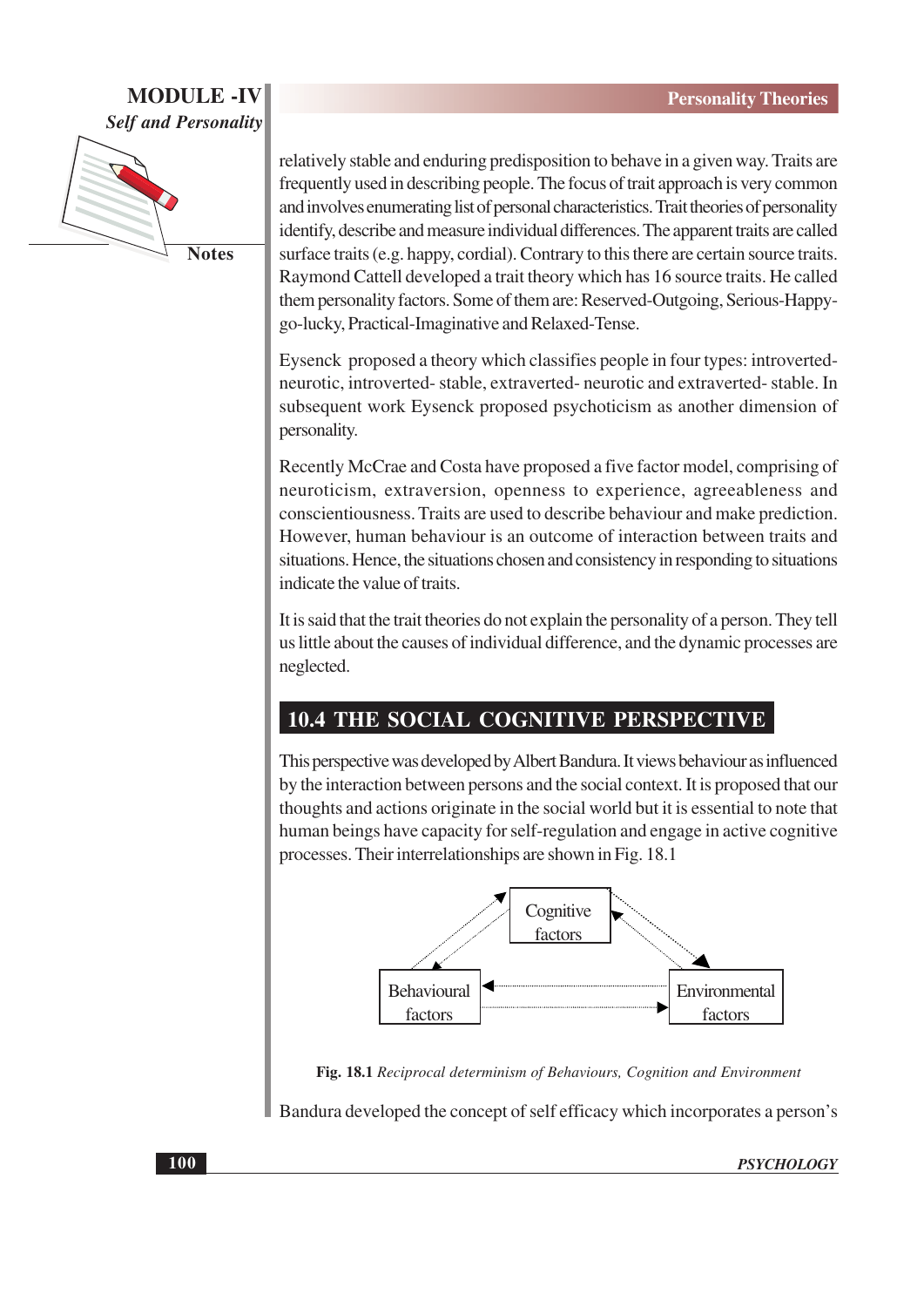#### **Personality Theories**

cognitive skills, abilities and attitudes as represented in one's self-system. Selfefficacy indicates the degree to which one is convinced of the abilities and effectiveness in meeting the demands of a particular situation. The theory is based on laboratory research. However, the theory ignores the unconscious factors which may influence behaviour. The theory also emphasizes the rational side of life while ignoring the emotional side.

The cognitive-social theory brings into focus the role of thought and memory in personality. We often find that the expectations and skills learned by people are very important in determining behaviours.



Match the names given in column A with the concept given in column B:

| Column A    | <b>Column B</b>             |
|-------------|-----------------------------|
| (a) Freud   | (i) introverted – stable    |
| $(b)$ Jung  | (ii) Need hierarchy         |
| (c) Eysenck | (iii) Sublimation           |
| (d) Bandura | (iv) Collective unconscious |
| (e) Maslow  | $(v)$ self efficacy         |
|             |                             |

#### **18.5 THE HUMANISTIC PERSPECTIVE**

These theories propose that within each individual is an active creative force, often called "self". This force seeks expression. It develops and grows. This perspective, also known as the third force, emphasizes on human potential and characteristics like self-awareness and free will. It views human beings as innately good. The conscious and subjective perception of self is considered very important. Carl Rogers and Abraham Maslow are the main proponents of the humanistic perspective.

Abraham Maslow proposed the idea of self actualized people. He proposed that human motives are arranged in a hierarchy of needs. As shown in figure 18.2 human needs are organized from physiological needs to self transcendence.

Maslow notes that the self actualized people have realistic perception, are spontaneous, easily accept self and others, are creative, and enjoy and appreciate positive aspects of life, like privacy and independence.

#### **MODULE-IV Self and Personality**

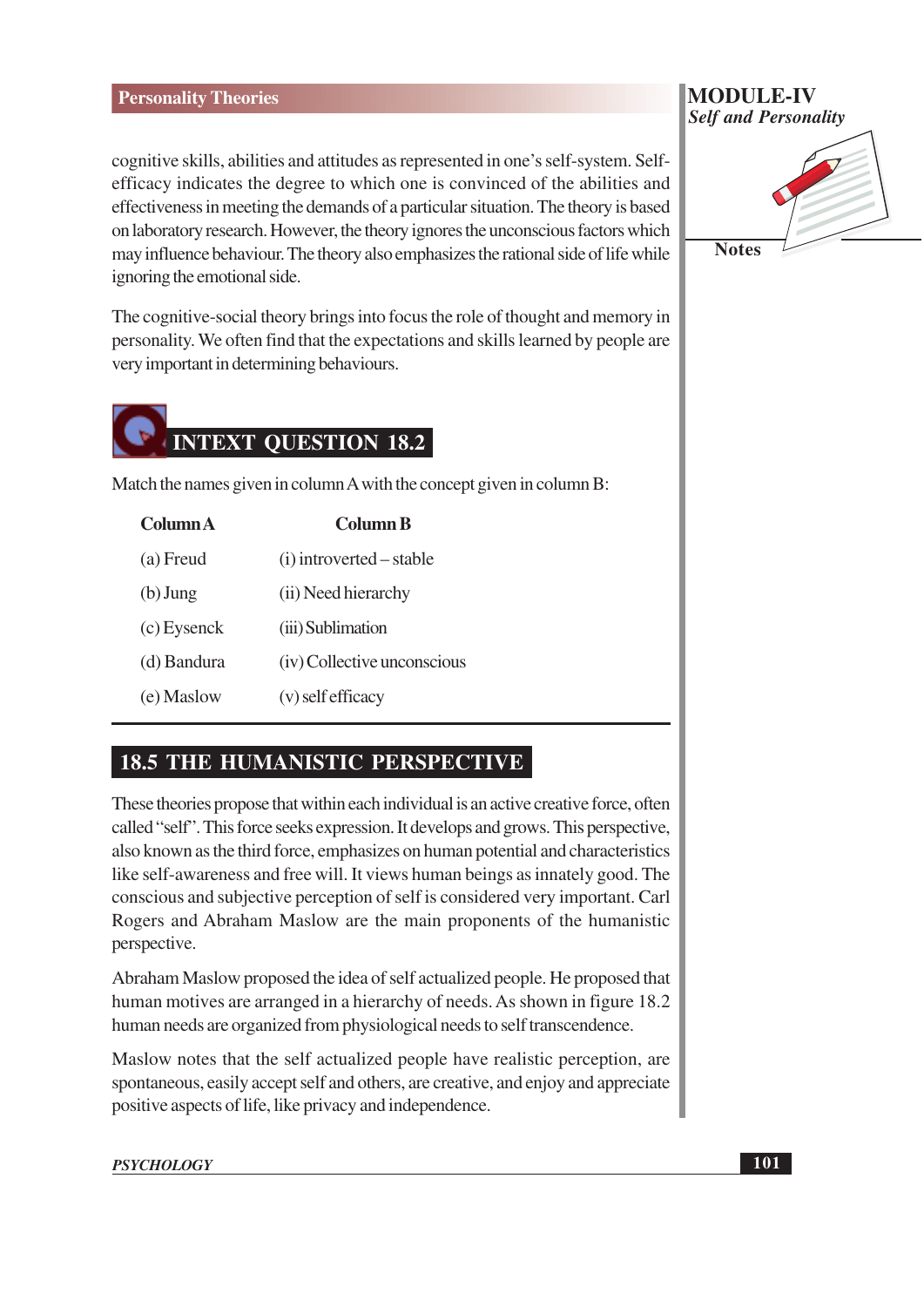#### **MODULE -IV Self and Personality**



Carl Rogers thinks that the basic human motive is actualizing tendency. It is the innate drive to maintain and enhance the human organism. Rogers observed that people are motivated to act in accordance with their self concept. They deny or distort the experiences that are contrary to their self-concept. The ideal condition for development is unconditional positive regard. His notion of a fully functioning individual is that the self-concept is flexible and evolving. It holds an optimistic view of human beings.



Fig. 18.2 Maslow's hierarchy of needs

# **18.6 CONCEPT OF GUNAS**

The Indian approach to personality emphasizes on the combination of three qualities namely, Sattava, Rajas and Tamas. These qualities or Gunas have been discussed in detail in the Samkhya Theory. Bhagyadgita has provided an account of these gunas. These gunas are present in different degrees and at any point of time one or the other may dominate. The behaviour of a person depends on the guna that is dominating a person at any point of time. A brief description of these gunas is given below.

Sattva Guna: The main attributes which characterize Sattva guna are truth, gravity, duty, discipline, detachment, cleanliness, mental balance, sense of control, determination and sharp intelligence.

**Rajas Guna:** A person dominated by Rajas guna has attributes that include vigorous activity, desire for sense gratification, dissatisfaction, envy and materialistic point of view.

**Tamas Guna:** It involves anger, arrogance, mental imbalance, depression, laziness, procrastination and a feeling of helplessness. Bhagyadgita views the three gunas in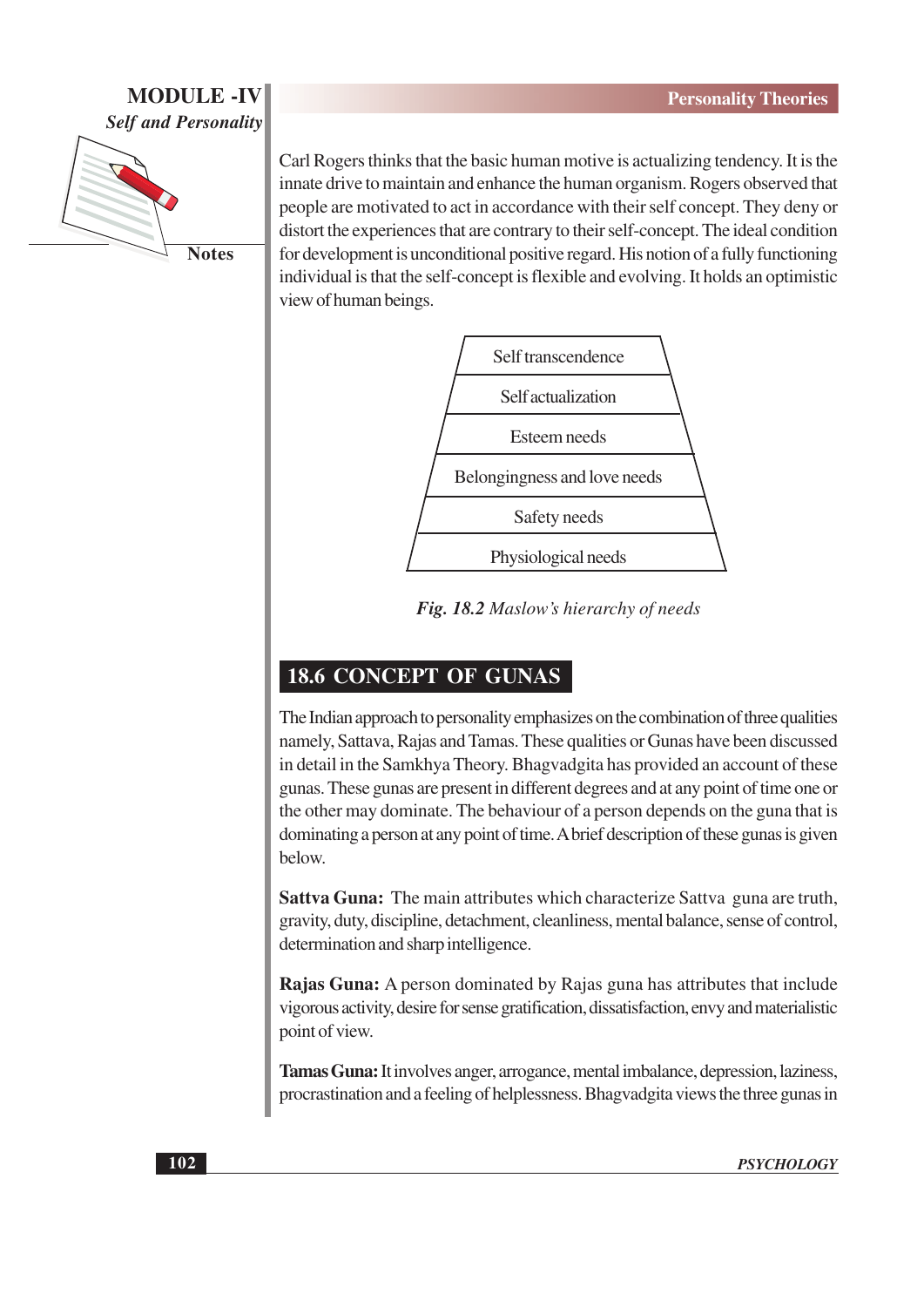a prototypical form and describes that the food which we eat, mentality (Budhi), Charity (Dan) etc. can also be categorized in the three types of gunas or qualities.

#### **18.7 ASSESSING HUMAN PERSONALITY**

In view of the fact that the knowledge about personality is useful in many settings researchers have developed a variety of tools for its assessment. These tools can be categorized into three types namely observational, self-report and projective.

The observational tools include interview, rating of a person in one or many situations.

Projective tests are a special kind of test in which ambiguous material is used and the person whose personality is being tested has to give his or her own meaning or interpretation. Thus, it is expected that the personality of the examinee will be projected in the response given by him or her. Two of the famous projective tests are Rorschach Ink Blot Test and Thematic Apperception Test (TAT). In the Ink Blot test a person is shown a set of 10 symmetrical ink blots and asked to say what he or she sees in each of them. The response given is interpreted by the psychologist. In the TAT certain photographs are shown and the person has to develop a story describing the situation with regard to its past, present and future. The story narrated by the person is coded and analyzed by the psychologist.

It must be noted that the use and interpretation of various personality tests requires professional training.



State whether the following statements are True or False:

- (1) Projection is failure to acknowledge the existence of unpleasant event information. **True/False**
- (2) Sublimation is canalization of sexual urge into productive, non sexual activities. **True/False**
- (3) Cattell has proposed 16 core traits of personality. True/False
- (4) Rogers has developed the concept of self efficacy True/False
- (5) Humanistic perspective is also called third force in psychology.

**True/False** 

# MODULE-IV **Self and Personality Notes**

**PSYCHOLOGY**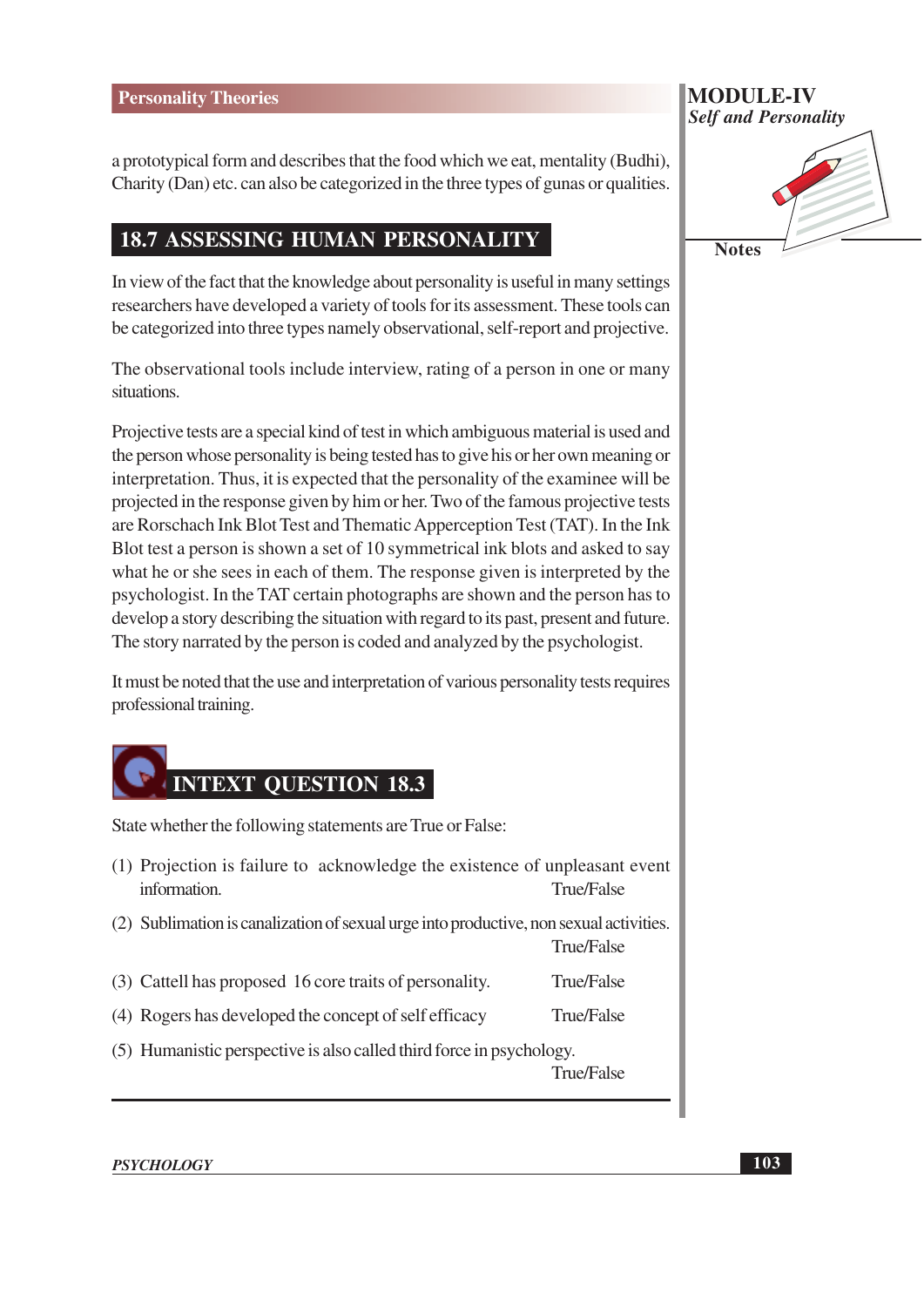#### **MODULE-IV Self and Personality**



**Notes** 

### **18.8 FACTORS INFLUENCING PERSONALITY DEVELOPMENT**

The development of personality of an individual takes place in a socio-cultural context. The particular potentialities with which a child is born may develop or become stunted depending on the way maturation takes place and the kind of experiences encountered by the person. In the process of growth and development people develop unique configuration of traits which lead to individual differences. In this way one finds that personality formation is a complex process depending upon common and unique experiences on the one hand, and, genetic factors on the other. It has been indicated that there are stable ways in which specific situation trigger specific patterns of thought, feeling and behaviour.

- (1) Genetic factors: Almost all theorists consider heredity as a major determinant of personality. Some like Freud, view personality as purely biological. However, others recognize the value of social and cultural factors. In fact it would be wrong to view the question in either or manner and give more emphasis to heredity or environment. Studies of behaviour genetics suggest that most personality variables are 15 to 50 percent inheritable.
- (2) Early experience: Most of the theorists of personality think that personality development is a continuous process. The early years play very important role in the shaping of personality. However, the immediate environment and experiences are also found to be of immense value.
- (3) Primary groups: While explaining personality development family is found to play a critical role. The early relationships with members of family are particularly important. Freud thought that many of the problems during adult life are due to problematic child rearing practices leading to emotional disturbances. The sense of identity and relevance of appropriate modeling has been emphasized.
- (4) Culture: People living in one culture often share similar practices, beliefs and values. The child is expected to learn to behave in the manner expected by the culture. For instance boys and girls are expected to show different sets of personality characteristics. The various occupational roles are also shaped by culture. However, the effect of culture may not be uniform for everyone belonging to that culture because they are transmitted through different ways and persons and people also have certain unique experiences.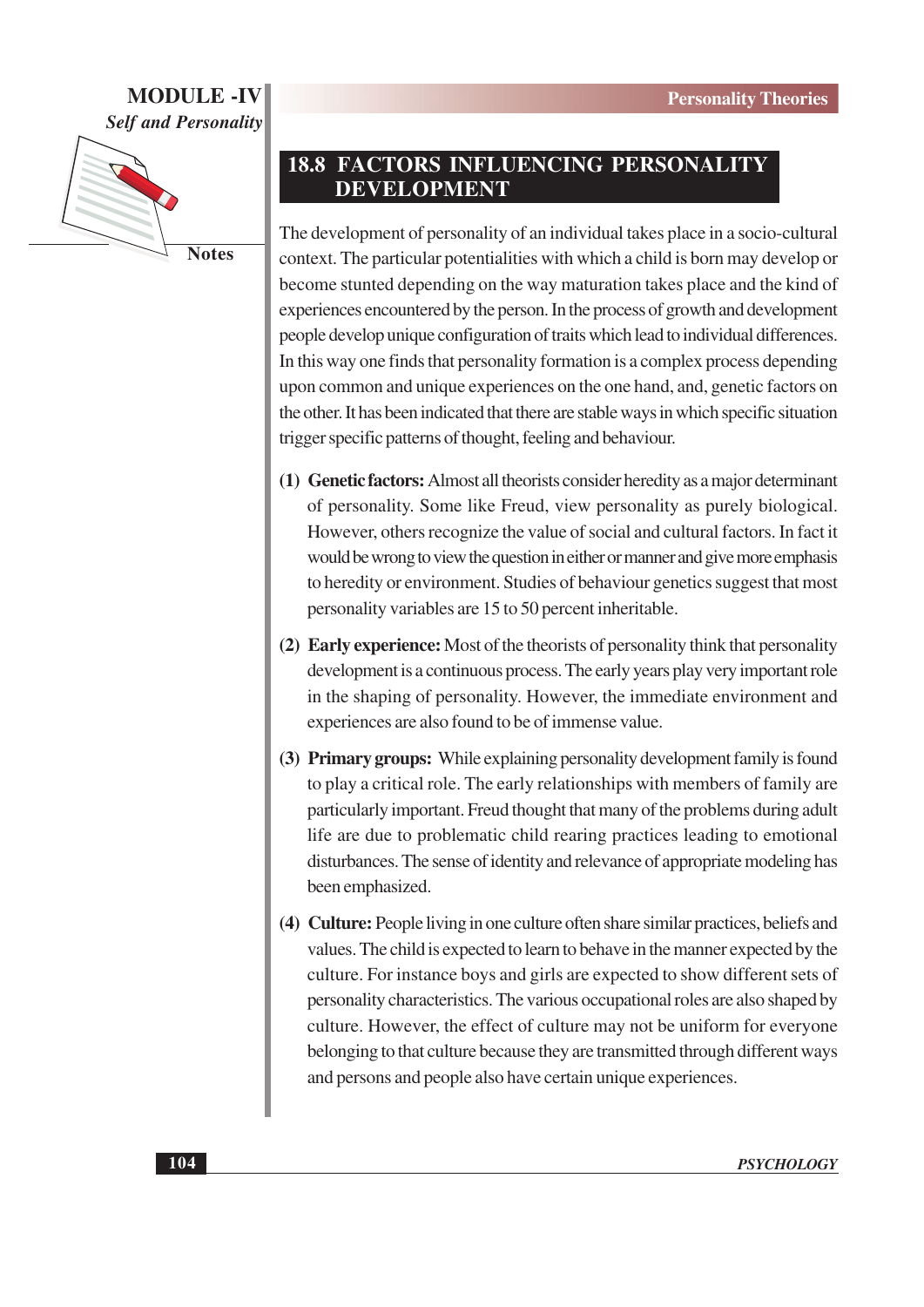

- 1. Name the guans mentioned in the Indian approach to personality.
- Name the three categories of personality assessment.  $2.$
- 3. Name two important projective tests of personality.
- 4. What are the factors that influence personality?

# TERMINAL EXERCISE

- 1. Describe the concept of personality.
- 2. What are main four perspectives to understand personality?
- 3. What is the difference between conscious and pre conscious mind?
- 4. Name various stages of psychosexual development.
- 5. What is meant by need hierarchy? List all these needs.

# ANSWER TO INTEXT QUESTIONS

#### 18.1

- 1. iceberg
- 2. id, ego, superego
- 3. latency

#### 18.2

| Column A | Column B |
|----------|----------|
| (a)      | (iii)    |
| (b)      | (iv)     |
| (c)      | (i)      |
| (d)      | (v)      |
| (e)      | (ii)     |
|          |          |





**Notes**